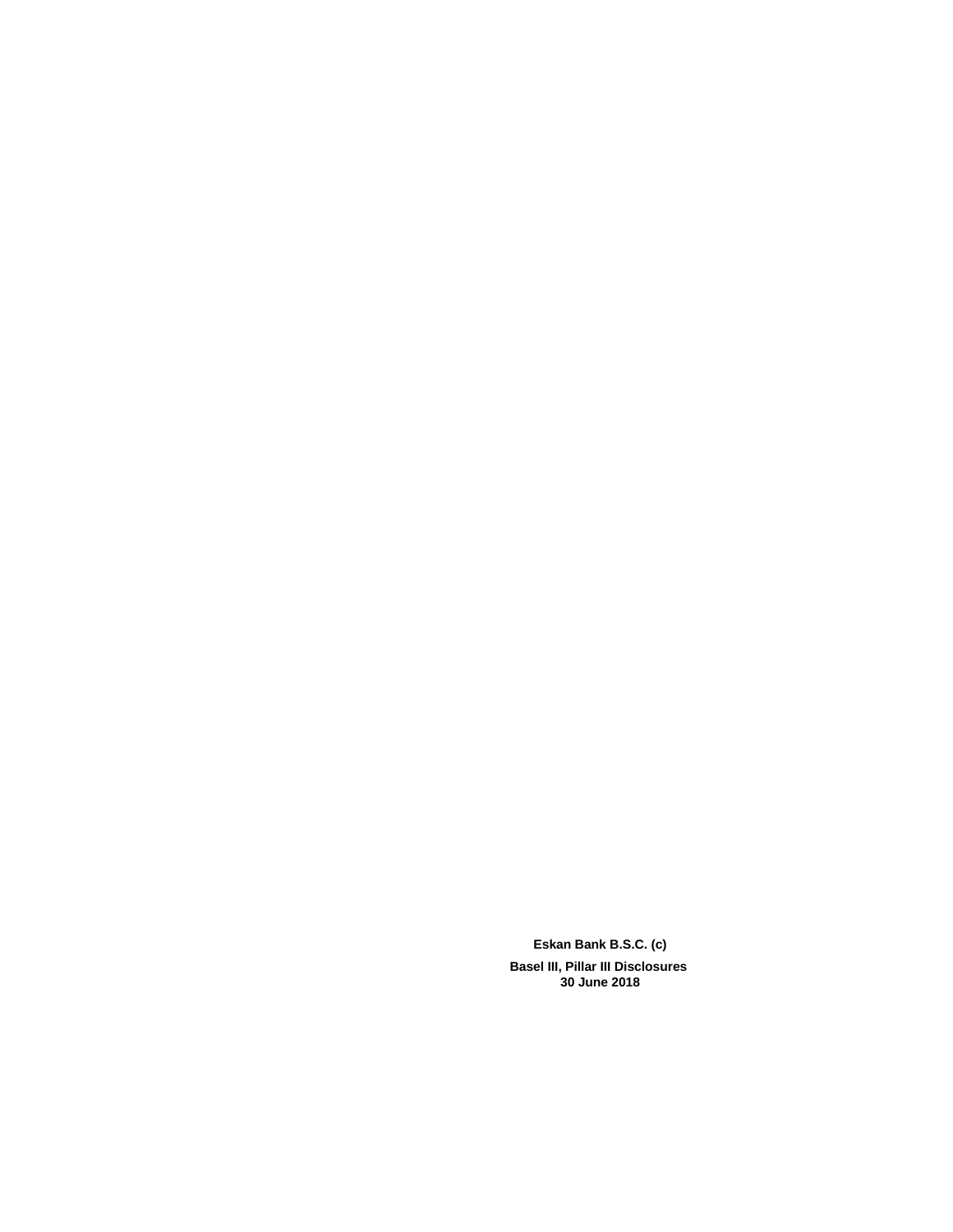Basel lII, Pillar III Disclosures As at 30 June 2018

|          | <b>Content</b>                                                                       | Page           |
|----------|--------------------------------------------------------------------------------------|----------------|
| Table 1  | <b>CAPITAL STRUCTURE</b>                                                             | $\overline{2}$ |
| Table 2  | <b>CAPITAL ADEQUACY RATIOS</b>                                                       | 2              |
| Table 3  | <b>RISK WEIGHTED EXPOSURES</b>                                                       | 2              |
| Table 4  | <b>GROSS AND AVERAGE EXPOSURES - FUNDED AND UNFUNDED</b>                             | 3              |
| Table 5  | REGULATORY CAPITAL REQUIRMENTS - CREDIT RISK EXPOSURE<br><b>STANDARD PORTFOLIO</b>   | 3              |
| Table 6  | <b>GEORAPHICAL DISTRIBUTION OF EXPOSURE</b>                                          | 4              |
| Table 7  | <b>INDUSTRY ANALYSIS</b>                                                             | $\overline{4}$ |
| Table 8  | <b>INTRA-GROUP TRANSACTIONS</b>                                                      | 5              |
| Table 9  | <b>RELATED PARTY TRANSACTIONS</b>                                                    | 5              |
| Table 10 | PAST DUE LOANS AND OTHER ASSETS                                                      | 6              |
| Table 11 | <b>EXPECTED CREDIT LOSS MOVEMENT</b>                                                 | 6              |
| Table 12 | <b>RESTRUCTURED FACILITY</b>                                                         | $\overline{7}$ |
| Table 13 | <b>OPERATIONAL RISK</b>                                                              | $\overline{7}$ |
| Table 14 | RESIDUAL CONTRACTUAL MATURITY BREAKDOWN                                              | 8              |
| Table 15 | <b>EQUITY POSITION RISK IN THE BANKING BOOKS</b>                                     | 9              |
| Table 16 | SENSITIVITY ANALYSIS - INTEREST RATE RISK                                            | 9              |
| Table 17 | RECONCILATION OF PUBLISHED FINANCIAL BALANCE SHEET TO<br><b>REGULATORY REPORTING</b> | 10             |
| Table 18 | COMPOSITION OF CAPITAL COMMON TEMPLATE (TRANSITION)                                  | 11             |
| Table 19 | MAIN FEATURES OF REGULATORY CAPITAL INSTRUMENTS                                      | 13             |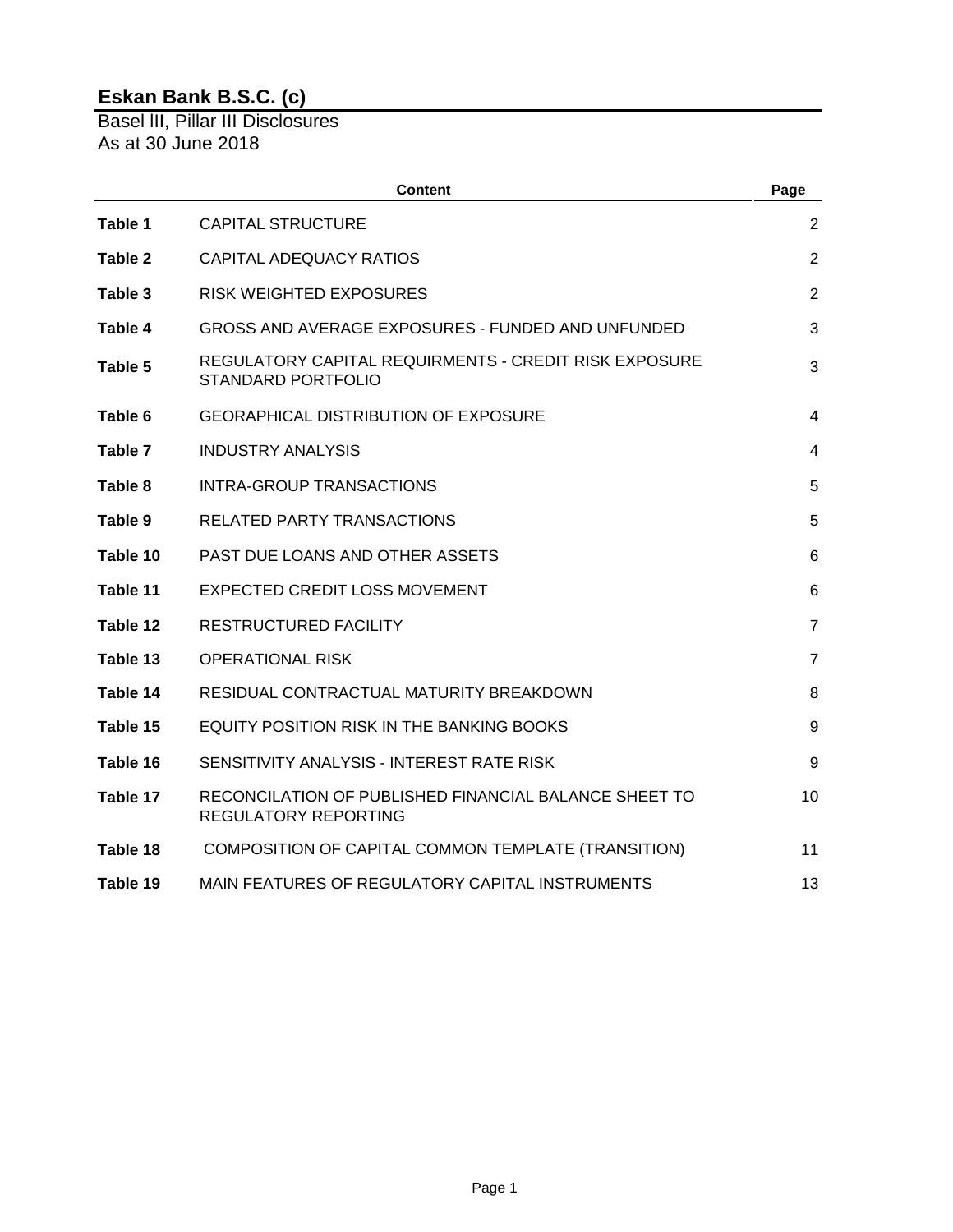Basel lII, Pillar III Disclosures As at 30 June 2018

### **All Amounts in BD '000**

### **Table 1: CAPITAL STRUCTURE**

The following table summarizes the eligible capital after deductions for Capital Adequacy Ratio (CAR) calculation as of 30 June 2018.

|                                                                          | CET1    | AT1 | T <sub>2</sub> |
|--------------------------------------------------------------------------|---------|-----|----------------|
| <b>Components of capital</b>                                             |         |     |                |
| <b>Tier 1 Capital</b>                                                    |         |     |                |
| <b>Common Equity Tier 1 (CET1)</b>                                       |         |     |                |
| Issued and fully paid ordinary shares                                    | 108,300 |     |                |
| General reserves                                                         | 23,946  |     |                |
| Statutory reserves                                                       | 54,462  |     |                |
| Retained earnings                                                        | 68,999  |     |                |
| Current interim profits                                                  | 12,195  |     |                |
| Total CET 1 Capital prior to the regulatory adjustments                  | 267,902 |     |                |
| Less: Regulatory adjustments                                             |         |     |                |
| Intangibles other than mortgage servicing rights                         | 520     |     |                |
| Total CET 1 Capital after the regulatory adjustments                     | 267,382 |     |                |
| Other Capital (AT1 & T2)                                                 |         |     |                |
| Expected Credit Losses (ECL) Stages 1 & 2 (1.25% of credit risk weighted |         |     |                |
| assets)                                                                  |         |     | 1,868          |
| <b>Net available Capital</b>                                             | 267,382 |     | 1,868          |
| <b>Total Capital</b>                                                     |         |     | 269,250        |
|                                                                          |         |     |                |

#### **Table 2: CAPITAL ADEQUACY RATIOS**

The CBB Capital Adequacy Rules provides guidance on the risk measurements for the calculation of capital requirements. Conventional bank licenses are required to meet the following minimum CAR requirements:

| <b>Components of consolidated CARs</b> |          |                                     |                                         |                                       |  |
|----------------------------------------|----------|-------------------------------------|-----------------------------------------|---------------------------------------|--|
|                                        | Optional | <b>Minimum</b><br>Ratio<br>Required | Capital<br>conservation buffer<br>(CCB) | <b>CAR</b><br>including<br><b>CCB</b> |  |
| Common Equity Tier 1 (CET1)            |          | 6.5%                                |                                         | $9.0\%$                               |  |
| Additional Tier 1 (AT1)                | 1.5%     |                                     |                                         |                                       |  |
| Tier 1 (T1)                            |          | 8.0%                                | 2.5 % comprising of<br>CET <sub>1</sub> | 10.5%                                 |  |
| Tier $2(T2)$                           | 2%       |                                     |                                         |                                       |  |
| <b>Total Capital</b>                   |          | 10.0%                               |                                         | 12.5%                                 |  |

Following are Capital Adequacy Ratios for total capital and Tier 1 capital as of 30 June 2018 :

| <b>CET1 Capital Adequacy Ratio</b>  | 139% |
|-------------------------------------|------|
| T1 Capital Adequacy Ratio           | 139% |
| <b>Total Capital Adequacy Ratio</b> | 140% |

### **Table 3: RISK WEIGHTED EXPOSURES**

Following are the total risk weighted exposures for each category of risk the Bank is exposed to as of 30 June 2018 :

| Credit Risk Weighted Exposures-Standardized Approach         | 149.450 |
|--------------------------------------------------------------|---------|
| Operational Risk Weighted Exposures-Basic indicator approach | 43.138  |
| Market Risk Weighted Exposures-Standardized Approach         |         |
| <b>Total Risk Weighted Exposures</b>                         | 192.588 |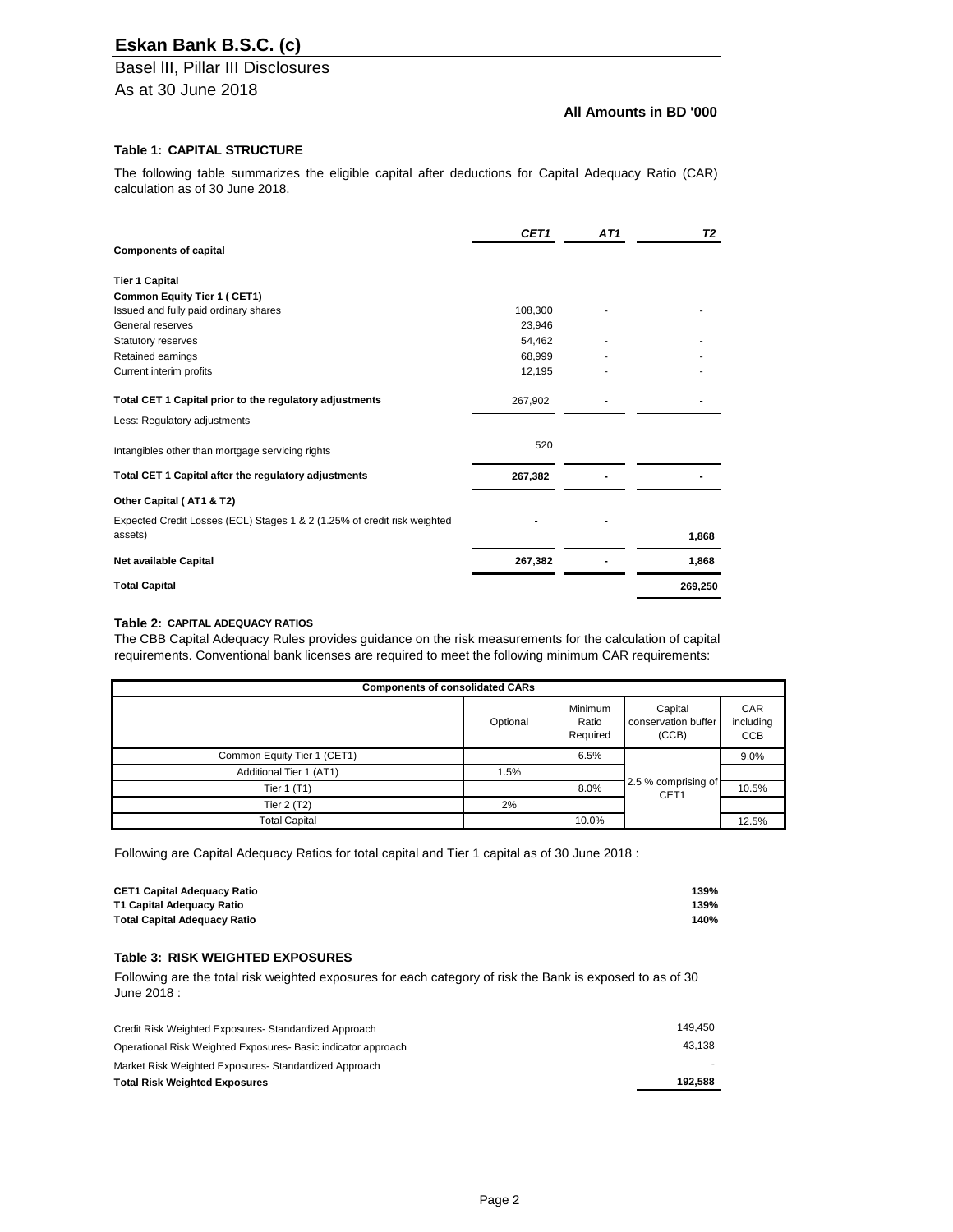Basel lII, Pillar III Disclosures As at 30 June 2018

#### **All Amounts in BD '000**

#### **Table 4: GROSS AND AVERAGE EXPOSURES - FUNDED AND UNFUNDED (PD 1.3.23 (a))**

The following table summarises the amount of gross funded and unfunded exposure and average gross funded and unfunded exposures as of 30 June 2018 :

|                            | Gross            | * Average        |
|----------------------------|------------------|------------------|
|                            | <b>Exposures</b> | <b>Exposures</b> |
| <b>Funded Exposure</b>     |                  |                  |
| Cash and bank balances     | 92,552           | 65,639           |
| Investments                | 15,014           | 14,238           |
| Loans                      | 608,515          | 607,127          |
| Investment in associates   | 5,615            | 5,623            |
| Investment properties      | 53,443           | 53,459           |
| Development properties     | 19,754           | 18,897           |
| Other assets               | 3,910            | 3,570            |
|                            | 798,803          | 768,553          |
| <b>Unfunded Exposure</b>   |                  |                  |
| Loan related               | 9,837            | 9,246            |
| Lease commitments          | 416              | 442              |
| <b>Capital Commitments</b> | 13,953           | 14,681           |
|                            | 24,206           | 24,369           |

\* Average balances are computed based on quarter end balances.

#### **Table 5: REGULATORY CAPITAL REQUIRMENTS - CREDIT RISK EXPOSURE STANDARD PORTFOLIO (PD 1.3.15)**

The following table summarises the regulatory capital requirements for risk by type of standard portfolios that are subject to standarised approach as of 30 June 2018:

|                                     | * Gross<br><b>Exposures</b> | <b>Risk Weighted</b><br><b>Exposures</b> | ** Capital<br>Charge |
|-------------------------------------|-----------------------------|------------------------------------------|----------------------|
| <b>Standard Portfolio</b>           |                             |                                          |                      |
| Cash items                          | 137                         |                                          |                      |
| Claims on sovereign                 | 698,482                     |                                          |                      |
| <b>Claims on Banks</b>              | 9,212                       | 1,842                                    | 230                  |
| Claims on investment firms          | 365                         | 183                                      | 23                   |
| Mortgage                            | 8,511                       | 6,383                                    | 798                  |
| Past due exposure                   | 1,529                       | 1,529                                    | 191                  |
| Equity investments                  | 1,402                       | 2,103                                    | 263                  |
| All other holdings of real estate * | 76,578                      | 135,296                                  | 16,912               |
| Other assets                        | 2,114                       | 2,114                                    | 264                  |
|                                     | 798,330                     | 149,450                                  | 18,681               |

\*Other claims (amounting to BD 11,907 thousand) which are credit risk weighted at 50% and have capital charge of BD 744 thousand is included in all other holdings of real estate.

\*\* Capital charge is calculated at 12.5%.

#### **Credit risk mitigation:**

The Bank did not consider any credit risk mitigation for the purpose of capital adequacy calculation and as a result the Bank did not make use of on and off balance sheet netting arrangements as of 30 June 2018.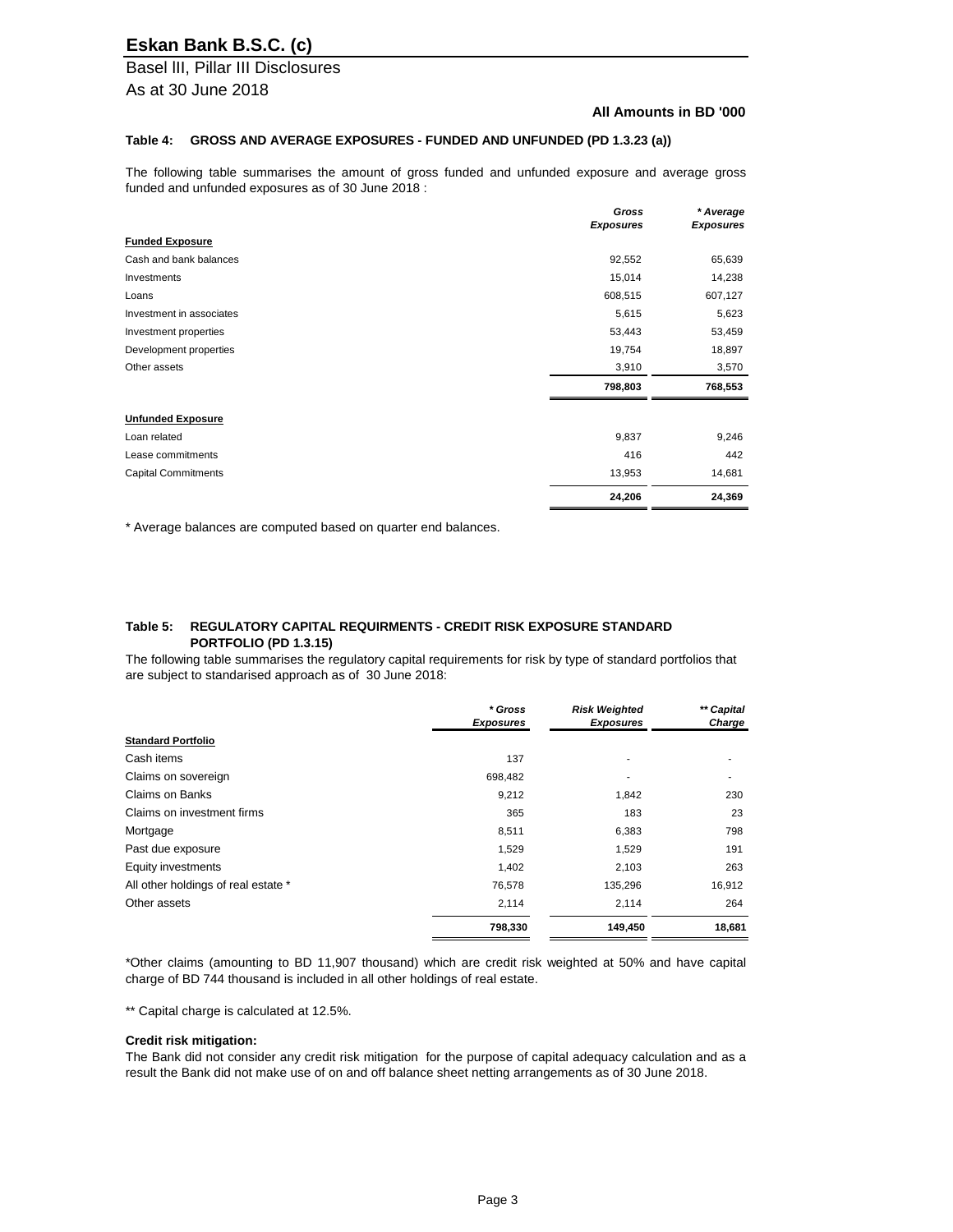# Basel lII, Pillar III Disclosures

As at 30 June 2018

### **All Amounts in BD '000**

### **Table 6: GEORAPHICAL DISTRIBUTION OF EXPOSURE** (PD 1.3.23 (b))

The following table summarises the geographic distribution of exposures, broken down into significant areas by major types of exposure as of 30 June 2018 :

|                           | <b>Kingdom of</b><br><b>Bahrain</b> | <b>Total</b> |
|---------------------------|-------------------------------------|--------------|
| <b>Funded Exposures</b>   |                                     |              |
| Cash and bank balances    | 92,552                              | 92,552       |
| Investments               | 15,014                              | 15,014       |
| Loans                     | 608,515                             | 608,515      |
| Investment in associates  | 5,615                               | 5,615        |
| Investment properties     | 53,443                              | 53,443       |
| Development properties    | 19,754                              | 19,754       |
| Other assets              | 3,910                               | 3,910        |
|                           | 798,803                             | 798,803      |
| <b>Unfunded Exposures</b> |                                     |              |
| Loan related              | 9,837                               | 9,837        |
| Lease commitments         | 416                                 | 416          |
| <b>Capital Commitment</b> | 13,953                              | 13,953       |
|                           | 24,206                              | 24,206       |

The Group considers the above geographical disclosure to be the most appropriate as the Group's activities are conducted in the Kingdom of Bahrain.

### **Table 7: INDUSTRY ANALYSIS** (PD 1.3.23 (c ))

The following table summarises the distribution of funded and unfunded exposure by industry type as of 30 June 2018:

|                           | Government | <b>Banks and</b><br>financial<br><i>institutions</i> | Real estate and<br>construction | <b>Residential</b><br>mortgage | <b>Tourism</b>           | <b>Other</b> | <b>Total</b> |
|---------------------------|------------|------------------------------------------------------|---------------------------------|--------------------------------|--------------------------|--------------|--------------|
| <b>Funded Exposures</b>   |            |                                                      |                                 |                                |                          |              |              |
| Cash and bank balances    | 82,957     | 9,595                                                |                                 |                                |                          |              | 92,552       |
| Investments               | 10,357     |                                                      | 3,273                           |                                | 1,116                    | 268          | 15,014       |
| Loans                     | ٠          |                                                      | $\blacksquare$                  | 608,515                        | $\blacksquare$           |              | 608,515      |
| Investment in associates  |            |                                                      | 5,615                           |                                | $\blacksquare$           |              | 5,615        |
| Investment properties     |            |                                                      | 53,443                          |                                | $\overline{\phantom{a}}$ |              | 53,443       |
| Development properties    |            |                                                      | 19,754                          |                                | $\overline{\phantom{a}}$ |              | 19,754       |
| Other assets              |            | 475                                                  | 893                             | 473                            | $\blacksquare$           | 2,069        | 3,910        |
|                           | 93,314     | 10,070                                               | 82,978                          | 608,988                        | 1,116                    | 2,337        | 798,803      |
| <b>Unfunded Exposures</b> |            |                                                      |                                 |                                |                          |              |              |
| Loan related              |            |                                                      |                                 | 9,837                          |                          |              | 9,837        |
| Lease commitments         |            |                                                      |                                 |                                |                          | 416          | 416          |
| <b>Capital Commitment</b> |            |                                                      | 13,953                          |                                | ٠                        |              | 13,953       |
|                           |            |                                                      | 13,953                          | 9,837                          |                          | 416          | 24,206       |

The above includes exposures (BD 93 Million) to one counterparty, which are in excess of 15 percent of the Bank's capital base and are exempt exposures under the CM module of the Rule book issued by the Central Bank of Bahrain.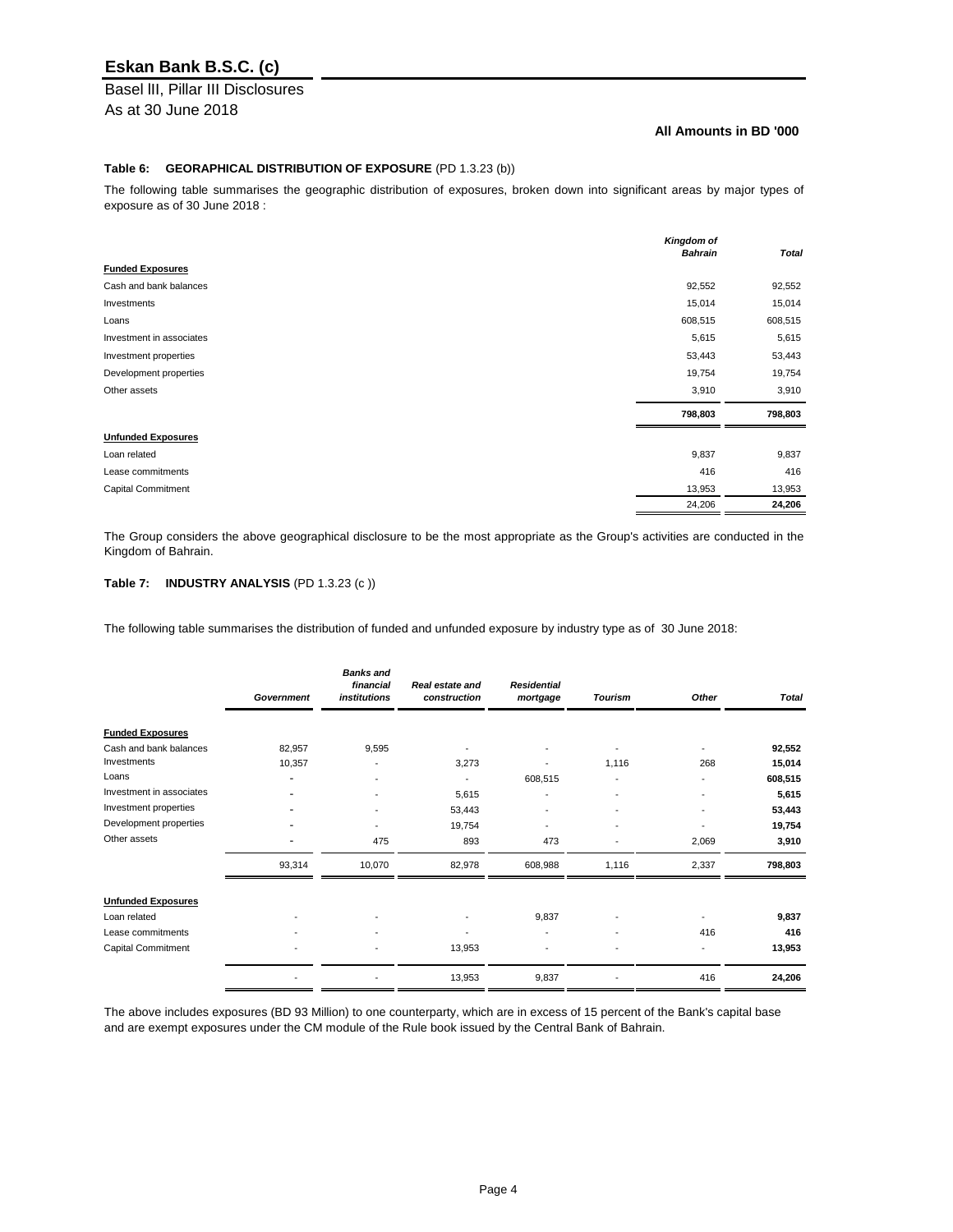Basel lII, Pillar III Disclosures As at 30 June 2018

### **All Amounts in BD '000**

### **Table 8: INTRA-GROUP TRANSACTIONS** (PD 1.3.23 (d))

The Bank disclosed its intra-group transactions with its subsidiaries on stand alone basis. The following table summarises intragroup transactions as of 30 June 2018 :

|                               |                          |                          | <b>Eskan</b>             |                |              |
|-------------------------------|--------------------------|--------------------------|--------------------------|----------------|--------------|
|                               | <b>Eskan Bank</b>        | <b>RMBS Co</b>           | Property Co.             | Dannat Al Luzi | <b>Total</b> |
|                               |                          |                          |                          |                |              |
| <b>Assets</b>                 |                          |                          |                          |                |              |
| <b>Balances with Banks</b>    | $\overline{\phantom{a}}$ | 47                       | 331                      |                | 378          |
| Inter Bank Deposits           |                          | $\overline{\phantom{a}}$ | 820                      |                | 820          |
| <b>Development Properties</b> | 72                       |                          | ۰                        | 144            | 216          |
| Investment properties         | 0.34                     |                          | $\overline{a}$           |                | 0.34         |
| Investments in subsidiaries   | 8,652                    |                          | ۰                        |                | 8,652        |
| <b>Other Assets</b>           | 2,681                    | 12,458                   | 189                      |                | 15,328       |
|                               | 11,405                   | 12,505                   | 1,340                    | 144            | 25,394       |
| <b>Liabilities and Equity</b> |                          |                          |                          |                |              |
|                               |                          |                          |                          |                |              |
| Non-Bank Deposits             | 820                      |                          | $\blacksquare$           |                | 820          |
| <b>Current Accounts</b>       | 378                      |                          | $\overline{\phantom{0}}$ |                | 378          |
| <b>Other Liabilities</b>      | 12,601                   | 2,344                    | 319                      | 60             | 15,324       |
| Share Capital & Reserves      | 65                       | 1                        | 354                      | 8,452          | 8,872        |
|                               | 13,864                   | 2,345                    | 673                      | 8,512          | 25,394       |

### **Table 9: RELATED PARTY TRANSACTIONS**

The following table summarises related party exposure as of 30 June 2018 :

|                                  | Associates               | Directors                | Key management           | Subsidiaries |
|----------------------------------|--------------------------|--------------------------|--------------------------|--------------|
| <b>Assets</b>                    |                          |                          |                          |              |
| Loans                            |                          | 91                       | 40                       | $\,$         |
| Development Properties           |                          | $\overline{\phantom{a}}$ | $\overline{\phantom{0}}$ | 72           |
| <b>Investment Properties</b>     |                          | $\blacksquare$           |                          | 0.34         |
| <b>Investments in Associates</b> | 5,615                    | $\overline{\phantom{a}}$ | $\overline{\phantom{a}}$ | $\sim$       |
| Investments in subsidiaries      | $\overline{\phantom{a}}$ | ۰                        | $\overline{\phantom{0}}$ | 8,652        |
| <b>Other Assets</b>              | 150                      | $\sim$                   | 49                       | 2,681        |
|                                  |                          |                          |                          |              |
| <b>Liabilities</b>               |                          |                          |                          |              |
| <b>Non-Bank Deposits</b>         |                          | -                        |                          | 820          |
| <b>Current Accounts</b>          | 1,068                    | $\mathbf 0$              | $\mathbf 0$              | 378          |
| <b>Other Liabilities</b>         | $\overline{\phantom{a}}$ | 82                       | 122                      | 12,601       |

|                                   | Associates               | <b>Directors</b> | Key management           | Subsidiaries |
|-----------------------------------|--------------------------|------------------|--------------------------|--------------|
| Income / (expenses)               |                          |                  |                          |              |
| Net share of profit of associates | 152                      | $\,$ – $\,$      | $\overline{\phantom{a}}$ |              |
| Fees and commission               | 8                        | $\,$ – $\,$      | . .                      | 36           |
| Staff cost                        | $\overline{\phantom{0}}$ |                  | 453                      |              |
| sitting fees                      |                          | 50               |                          |              |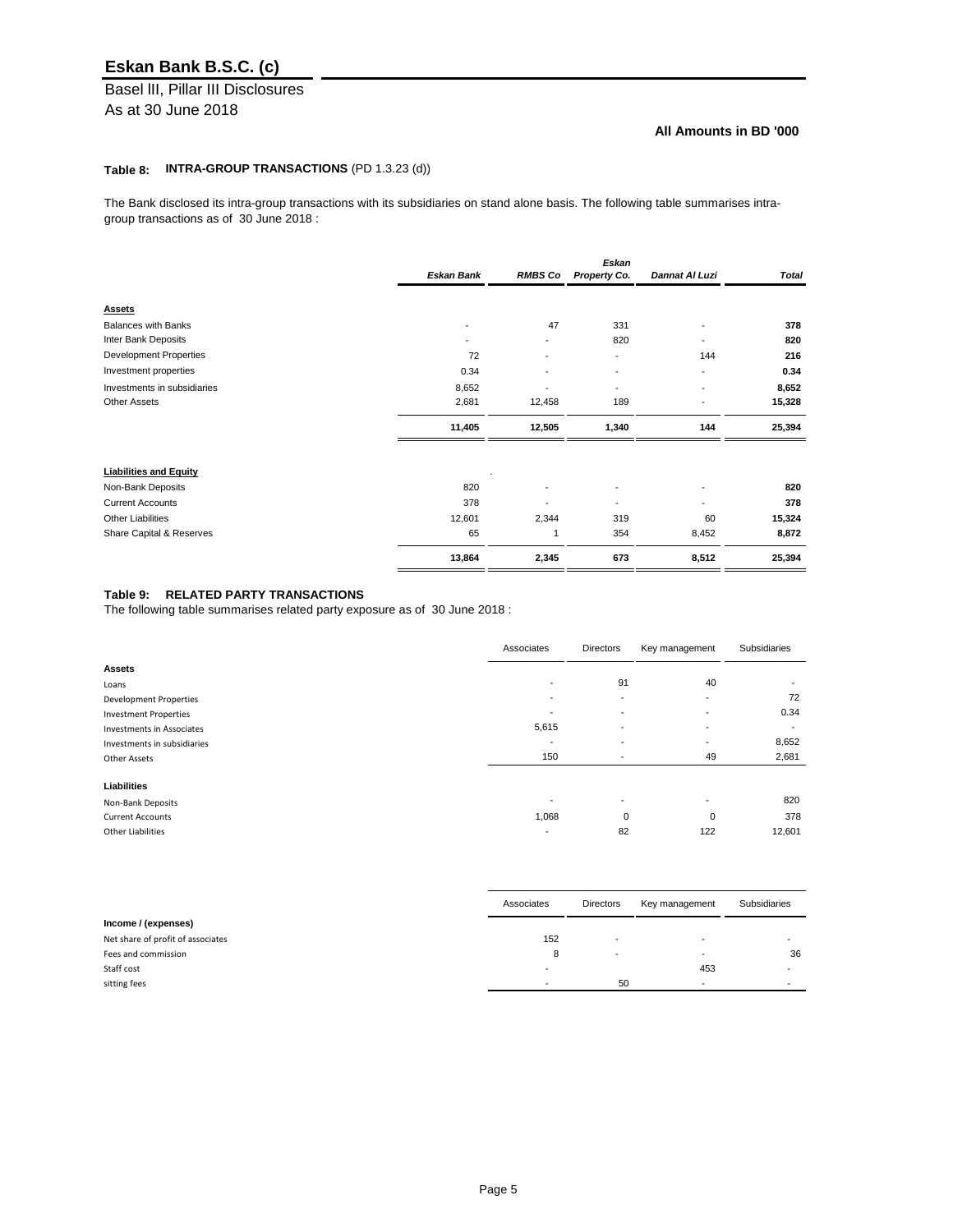Basel lII, Pillar III Disclosures As at 30 June 2018

### **All Amounts in BD '000**

### **Table 10: PAST DUE LOANS AND OTHER ASSETS** (PD 1.3.23 (h) & (i))

The Group's entire past due and provision balances as at 30 June 2018 relates to its operations in the Kingdom of Bahrain. The following table summarises the total past due loans including other assets and provisions disclosed by industry as of 30 June 2018 :

Past due loans and other assets - Aging analysis:

|                                  | <b>Below 3 months</b> | 3 months up to<br>1 year | 1 up to 3 years | Over 3 years |              |
|----------------------------------|-----------------------|--------------------------|-----------------|--------------|--------------|
|                                  |                       |                          |                 |              | <b>Total</b> |
| Retail mortgage social loans     | 33,854                | 23,175                   | 17,443          | 14,199       | 88,671       |
| Retail mortgage commercial loans | 1,677                 | 580                      | 935             | 1,013        | 4,205        |
| Other assets                     | 6                     | 280                      | 168             | 69           | 523          |
|                                  | 35,537                | 24.035                   | 18.546          | 15.281       | 93,399       |

Past due loans and other assets breakdown by type and expected credit loss (ECL):

|                                  | <b>Total amount</b> | ECL stage 1 &<br>2 (collective<br>provisions) | ECL stage 3<br>(Specific<br>provisions) |
|----------------------------------|---------------------|-----------------------------------------------|-----------------------------------------|
| Retail mortgage social loans     | 88,671              | 2,280                                         | 6,553                                   |
| Retail mortgage commercial loans | 4,205               | 124                                           | 1,229                                   |
| Other assets                     | 523                 | ٠                                             | $\sim$                                  |
|                                  | 93,399              | 2.404                                         | 7,782                                   |

Impaired loans:

|                                  | Loan amount | ECL stage 3 |
|----------------------------------|-------------|-------------|
| Retail mortgage social loans     | 70.087      | 7,924       |
| Retail mortgage commercial loans | 3.355       | 1,356       |
|                                  | 73.442      | 9,280       |

| Table 11: Expected credit loss movement                               | <b>Stage 1 &amp; 2</b><br>(collective<br>provisions) | Stage 3<br>(Specific<br>provisions) | <b>Total</b> |  |
|-----------------------------------------------------------------------|------------------------------------------------------|-------------------------------------|--------------|--|
| Expected credit loss as 1 January 2018<br>Net transfer between stages | 3,336<br>(844)                                       | 9.170<br>844                        | 12,506       |  |
| Write off during the period                                           | (31)                                                 | (14)                                | (45)         |  |
| Charge/(release) for the period - Social Loans                        | 622                                                  | (411)                               | 211          |  |
| Charge/(release) for the period- Commercial Loans                     | 110                                                  | (309)                               | (199)        |  |
| Expected credit loss as 30 June 2018                                  | 3,193                                                | 9,280                               | 12.473       |  |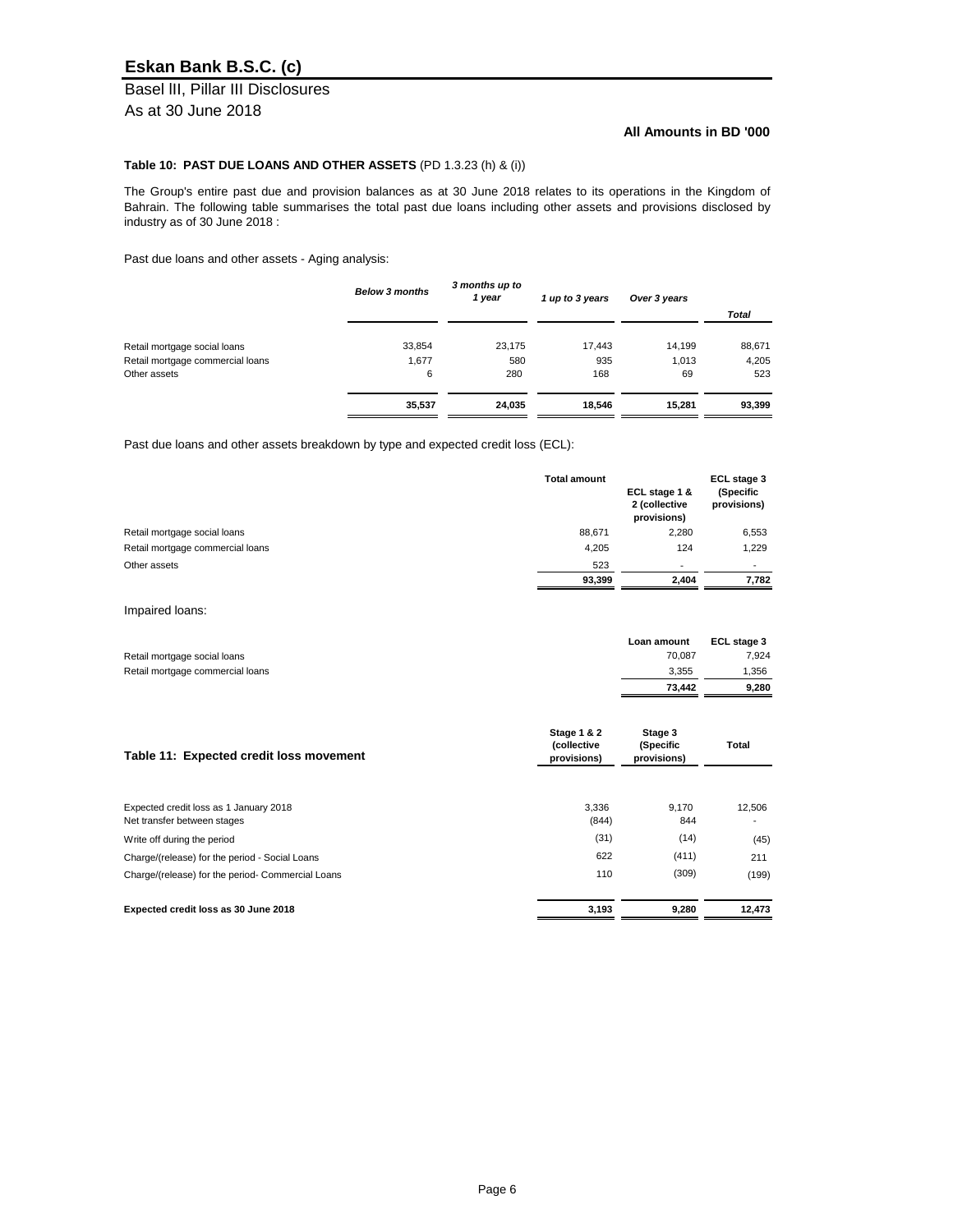Basel lII, Pillar III Disclosures As at 30 June 2018

**All Amounts in BD '000**

16

### **Table 12: RESTRUCTURED FACILITY** (PD 1.3.23 (j))

The following table summarises the total loans that have been restructured during the period ended 30 June

#### Commercial loans Social loans

There is no significant impact of the restructured commercial mortgage loans on the provisions as well as present and future earnings. In addition, the magnitude of the restructuring activities related to the commercial mortgage loans is immaterial.

The social loans are restructured based on the instructions of the Ministry of Housing. The total expected credit loss of such facilities is BD 1,460, which is borne by Government of Bahrain as per the Memorandum of Understanding with the Ministry of Housing.

### **Table 13: OPERATIONAL RISK** (PD 1.3.18), (PD 1.3.32) and (PD 1.3.33)

The following table summarises the amount of exposures subject to basic indicator approach of operational risk and related capital requirements as of 30 June 2018 :

|                                                 |        |        | <b>BHD 000's</b> |
|-------------------------------------------------|--------|--------|------------------|
| Year                                            | 2015   | 2016   | 2017             |
| Gross income                                    | 18,310 | 21,512 | 29,198           |
| Average Gross income                            |        |        | 23,007           |
| Multiplier                                      |        |        | 12.5             |
|                                                 |        |        | 287,583          |
| Eligible portion for purpose of the calculation |        |        | 15%              |
| Total operation risk weighted exposures         |        |        | 43,138           |
| Minimum capital requirement (12.5%)             |        |        | 5,392            |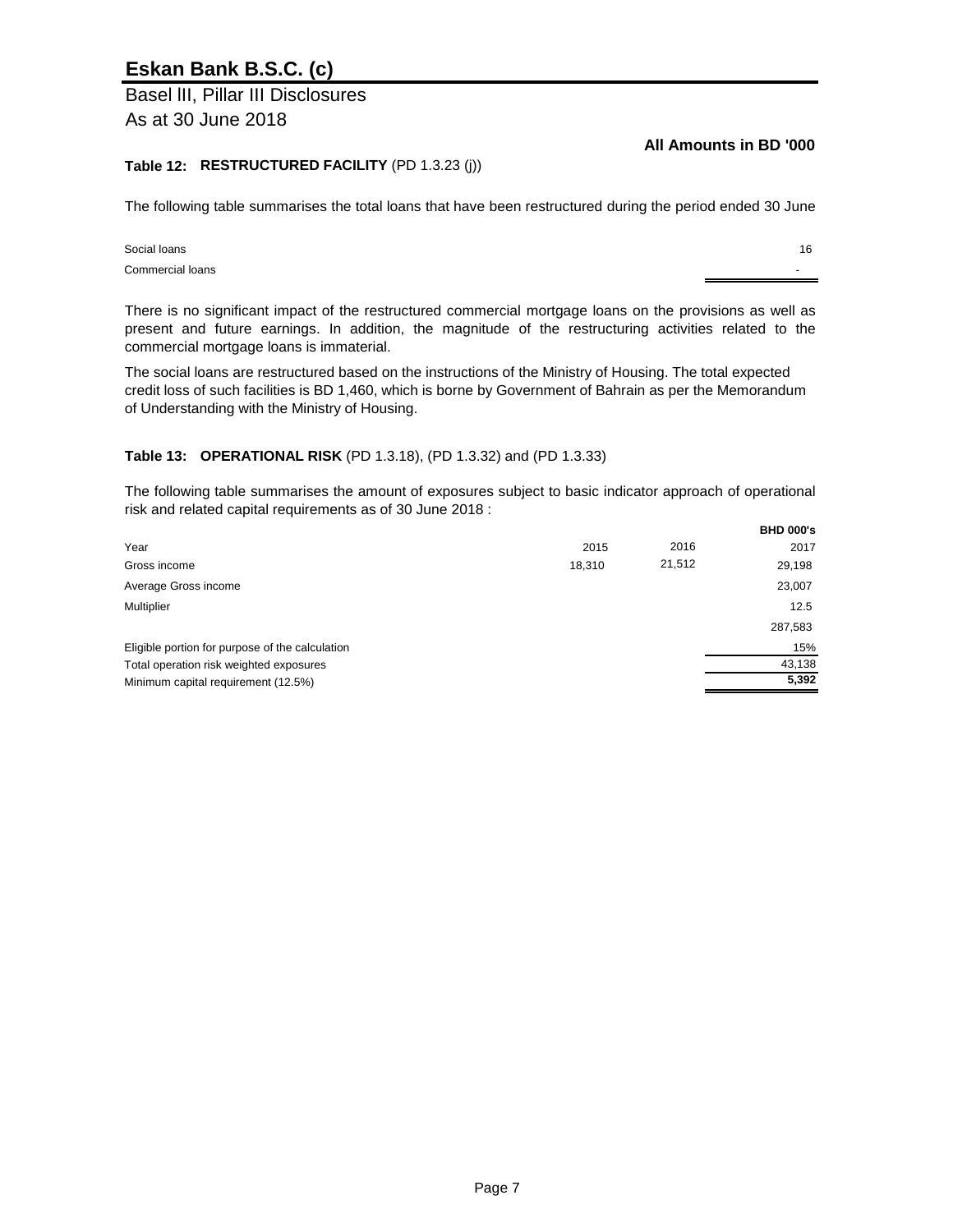Basel lII, Pillar III Disclosures As at 30 June 2018

### **All Amounts in BD '000**

### **Table 14: RESIDUAL CONTRACTUAL MATURITY BREAKDOWN** (PD 1.3.23 (g))

The following table summarises the residual contractual maturity breakdown of the whole credit portfolio as of 30 June 2018, broken down by major types of credit exposure.

For items that do not have a contractual maturity, expected maturity has been used for the purpose of this disclosure:

|                                                   | 1-7 Days | 7 Days - 1<br><b>Month</b> | 1-3 Months               | 3-6 Months     | 6-12 Months | 1-3 Years      | 3-5 Years | 5-10 Years | 10-20 Years | Above 20<br>Years | <b>Total</b> |
|---------------------------------------------------|----------|----------------------------|--------------------------|----------------|-------------|----------------|-----------|------------|-------------|-------------------|--------------|
| Cash and bank balances                            | 79,565   | 12,987                     |                          |                |             | $\blacksquare$ |           |            |             |                   | 92,552       |
| Investments                                       | 1,091    | 2,347                      | 5,867                    | 597            |             | 478            | 4,635     |            |             |                   | 15,015       |
| Loans                                             | 50       | 871                        | 4,046                    | 6,142          | 12,481      | 50,141         | 54,456    | 141,788    | 245,735     | 92,805            | 608,515      |
| Investment in associates                          |          |                            | 442                      |                |             |                | 5,173     |            |             |                   | 5,615        |
| Investment property                               |          |                            |                          |                |             |                |           |            | 53,443      |                   | 53,443       |
| Development property                              |          | $\overline{\phantom{a}}$   | 150                      | $\blacksquare$ | $\sim$      | 19,604         |           |            |             |                   | 19,754       |
| Other assets                                      | 1,391    | 65                         | 706                      | 98             | 42          | 712            | 895       |            |             |                   | 3,909        |
| <b>TOTAL ASSETS</b>                               | 82,097   | 16,270                     | 11,211                   | 6,837          | 12,523      | 70,935         | 65,159    | 141,788    | 299,178     | 92,805            | 798,803      |
| Deposits from financial and other<br>institutions | 13,000   | 7,000                      |                          |                |             |                |           |            |             |                   | 20,000       |
| Customer current accounts                         | 3,564    |                            |                          |                |             |                |           |            |             |                   | 3,564        |
| Government accounts                               | 52,970   |                            | $\overline{\phantom{a}}$ | 10,000         |             |                |           |            | $\sim$      | 352,606           | 415,576      |
| Term loans                                        |          |                            |                          | $\blacksquare$ | 10,000      | 70,000         |           |            |             |                   | 80,000       |
| Other liabilities                                 | 77       | 1,099                      | 591                      | 402            | 918         | 2,116          |           |            |             |                   | 5,203        |
| <b>TOTAL LIABILITIES</b>                          | 69,611   | 8,099                      | 591                      | 10,402         | 10,918      | 72,116         |           |            |             | 352,606           | 524,343      |
| <b>MISMATCH</b>                                   | 12,486   | 8,171                      | 10,620                   | (3, 565)       | 1,605       | (1, 181)       | 65,159    | 141,788    | 299,178     | (259, 801)        | 274,460      |
| <b>CUMULATIVE MISMATCH</b>                        | 12,486   | 20,657                     | 31,277                   | 27,712         | 29,317      | 28,136         | 93,295    | 235,083    | 534,261     | 274,460           | 274,460      |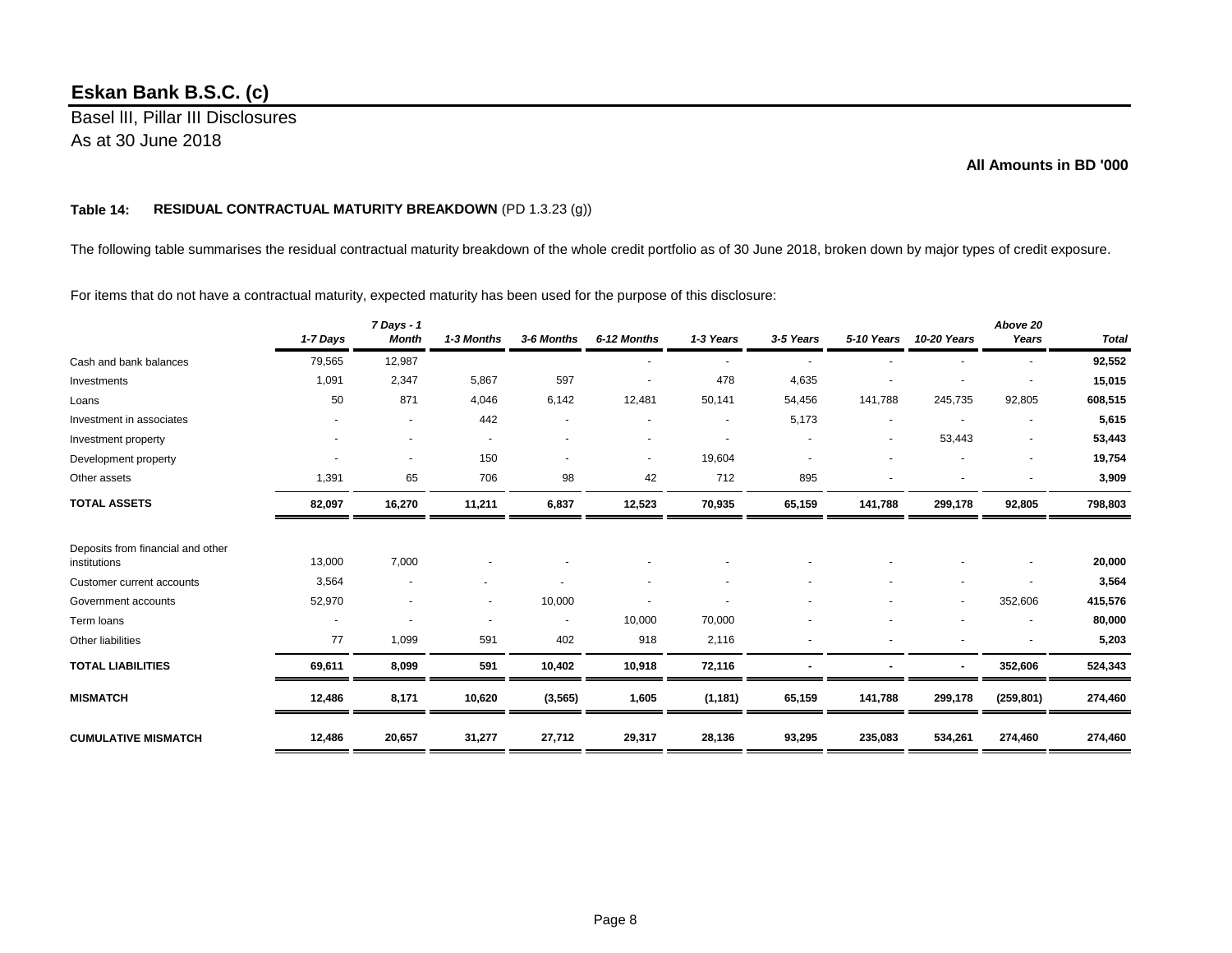Basel lII, Pillar III Disclosures As at 30 June 2018

### **All Amounts in BD '000**

### **Table 15: EQUITY POSITION RISK IN THE BANKING BOOKS**

The following table summarises the total gross exposure of equity based investments as of 30 June 2018:

|                                            | Gross<br><b>Exposures</b> | <b>Privately</b><br>Held | Quoted                   | <b>Capital</b><br>Charge |
|--------------------------------------------|---------------------------|--------------------------|--------------------------|--------------------------|
| <b>FVTOCI</b>                              | 4,657                     | 4,657                    | $\overline{\phantom{a}}$ | 1,078                    |
| Investments in associates                  | 5,615                     | 442                      | 5,173                    | 1,404                    |
| Investments in unconsolidated subsidiaries | 8,401                     | 8,401                    | $\overline{\phantom{a}}$ | 525                      |

Capital Charge is calculated @ 12.5%.

### **Table 16: SENSITIVITY ANALYSIS - INTEREST RATE RISK** (PD 1.3.35)

Analysis of the Group's sensitivity to an increase or decrease in a 200 bps parallel market interest rates (assuming no asymmetrical movement in yield curves and a constant balance sheet position) on the Group's net profit and equity:

| <b>LIABILITIES</b>                                     | 1-7 Days                 | 7 Days - 1<br><b>Month</b> | $1 - 3$<br><b>Months</b> | 3-6 Months     | 6-12 Months                  | 1-3 years | <b>Total</b> |
|--------------------------------------------------------|--------------------------|----------------------------|--------------------------|----------------|------------------------------|-----------|--------------|
| Deposits from financial and other institutions         | 13,000                   | 7,000                      |                          |                |                              |           | 20,000       |
| Term Loans                                             | $\overline{\phantom{a}}$ |                            |                          | $\blacksquare$ | 10,000                       | 70,000    | 80,000       |
| <b>Rate sensitive Liabilities</b>                      | 13,000                   | 7,000                      | $\blacksquare$           | $\blacksquare$ | 10,000                       | 70,000    | 100,000      |
| <b>ASSETS</b>                                          |                          |                            |                          |                |                              |           |              |
| Balances and placements with financial<br>institutions | 78,958                   | 12,987                     |                          |                |                              |           | 91,945       |
| <b>Investment in Debt Securities</b>                   | 1,091                    | 2,347                      | 5,867                    | 597            |                              | 478       | 10,380       |
| <b>Rate sensitive Assets</b>                           | 80,049                   | 15,334                     | 5,867                    | 597            | $\qquad \qquad \blacksquare$ | 478       | 102,325      |
| <b>Mismatch</b>                                        | 67,049                   | 8,334                      | 5,867                    | 597            | (10,000)                     | (69, 522) | 2,325        |
|                                                        | 4                        | 19                         | 60                       | 135            | 270                          | 1,440     |              |
| Change in Basis Points (+/- 200)                       | 15                       | 8                          | 19                       | 4              | (148)                        | (5, 486)  | (5, 587)     |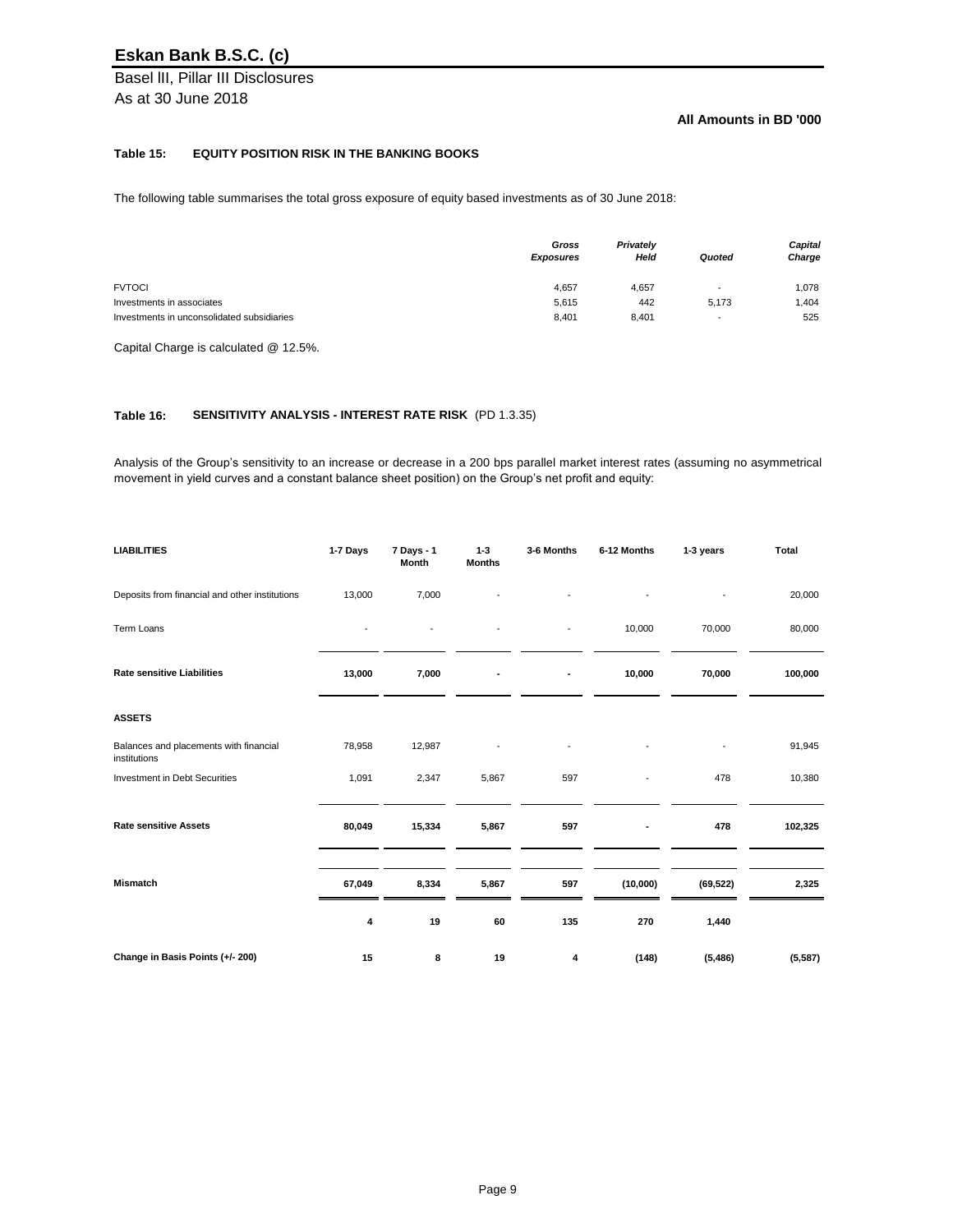Basel lII, Pillar III Disclosures

As at 30 June 2018

### **Table 17: Reconciliation of published financial balance sheet to regulatory reporting as at 30 June 2018**

| <b>Particulars</b>                                                             | <b>FS</b>      | <b>PIR</b>                   | <b>Ref</b> |
|--------------------------------------------------------------------------------|----------------|------------------------------|------------|
| <b>ASSETS</b>                                                                  |                |                              |            |
| Cash and balances at central banks                                             | 83,094         | 83,094                       |            |
| Placements with banks and similar financial institutions                       | 9,471          | 9,212                        |            |
| of which Expected Credit Loss (stage 1 & 2)                                    | (13)           |                              | a          |
| Loans and advances to banks and non-banks                                      | 611,708        | 611,708                      |            |
| of which Expected Credit Loss (stage 1 & 2)                                    | (3, 193)       |                              | a          |
| Investment at fair value through other comprehensive income                    | 4,657          | 4,657                        |            |
| <b>Investments at Amortized Cost</b>                                           | 10,357         | 10,357                       |            |
| Investment properties                                                          | 53,443         | 53,443                       |            |
| Interest in unconsolidated subsidiaries and associated companies - Note 1      | 5,615          | 14,016                       |            |
| Interest receivable                                                            | 583            | 583                          |            |
| Property, plant, and equipment (PPE)                                           | 260            | 260                          |            |
| <b>Other Assets</b>                                                            | 22,820         | 7,736                        |            |
| of which: intangible assets deducted from regulatory capital                   |                | 520                          | b          |
| Total Assets (3.1 to 3.10 inclusive)                                           | 798,803        | 795,066                      |            |
| <b>NON-CAPITAL LIABILITIES</b>                                                 |                |                              |            |
|                                                                                |                |                              |            |
| Deposits from banks                                                            | 20,000         | 20,006                       |            |
| Deposits from non-banks                                                        | 3,564          | 3,558                        |            |
| Certificates of deposits issued                                                | ä,             | ä,                           |            |
| Debt securities in issue                                                       |                | $\blacksquare$               |            |
|                                                                                |                |                              |            |
| Financial liabilities at fair value through profit and loss<br>Term borrowings | 80,000         | 80,000                       |            |
|                                                                                |                |                              |            |
| Securities sold under repos                                                    |                |                              |            |
| Dividend payable                                                               | 178            | 178                          |            |
| Interest payable                                                               | 420,600        | 420,216                      |            |
| Other liabilities                                                              |                |                              |            |
| Total non-capital items (2.1 to 2.10 inclusive)                                | 524,342        | 523,958                      |            |
| <b>CAPITAL LIABILITIES</b>                                                     |                |                              |            |
| Paid up share capital (net of treasury shares)                                 | 108,300        | 108,300                      | c          |
| Share premium                                                                  |                |                              |            |
| Legal reserve                                                                  | 54,462         | 54,462                       | d          |
| General (disclosed) reserves                                                   | 23,946         | 23,946                       | e          |
| Retained earnings/(losses) brought forward                                     | 68,914         | 68,999                       | f          |
| Net (loss) for the current period                                              |                | $\qquad \qquad \blacksquare$ |            |
| Net profit for the current period                                              | 12,175         | 12,195                       | g          |
| Innovative capital instruments                                                 |                |                              |            |
| Minority interest in subsidiaries' share capital                               | 6,664          |                              |            |
| Fx translation adjustment                                                      |                |                              |            |
| Fixed assets revaluation reserves                                              | $\blacksquare$ |                              |            |
| Expected credit losses (Stages 1 & 2)                                          |                | 3,206                        |            |
| of which eligible for T2                                                       |                | 1,868                        | a          |
| Hybrid (debt/equity) capital instruments                                       | $\blacksquare$ |                              |            |
| Subordinated debts                                                             | $\blacksquare$ | $\overline{\phantom{0}}$     |            |
| Fair value changes on available-for-sale investments                           | ٠              | ٠                            |            |
| Fair value changes of cash flow hedges                                         | ۰              | ٠                            |            |
| Short-term subordinated debts                                                  | $\blacksquare$ | $\overline{\phantom{a}}$     |            |
| Total capital items (1.1 to 1.17 inclusive)                                    | 274,461        | 271,108                      |            |
| Total capital and non-capital items $(1.18 + 2.11)$                            | 798,803        | 795,066                      |            |

### **Note 1: Unconsolidated legal entities for regulatory purposes**

Legal entities that are included within the accounting scope of consolidation but excluded from the regulatory scope of consolidation:

| <b>Legal Entity name</b> | <b>Principal activities</b>                                                                                                                                                                                                                         | <b>Entity</b><br>classification as<br>per CBB Rules &<br><b>Guidelines</b> | <b>Treatment by the</b><br><b>Bank for</b><br>regulatory<br>purposes | <b>Total assets</b> | <b>Extracts of financials as</b><br>at 30 June 2018<br>(Amount in BD 000's)<br><b>Total equity</b> |
|--------------------------|-----------------------------------------------------------------------------------------------------------------------------------------------------------------------------------------------------------------------------------------------------|----------------------------------------------------------------------------|----------------------------------------------------------------------|---------------------|----------------------------------------------------------------------------------------------------|
| Danat Al Luzi B.S.C (c)  | The principal activities of<br>the Company include<br>management and<br>development of private<br>property, buying and selling<br>of properties on behalf of the<br>Bank and property<br>development, leasing,<br>10 management and<br>maintenance. | Commercial entity                                                          | Risk weighted                                                        | 15,547              | 15,103                                                                                             |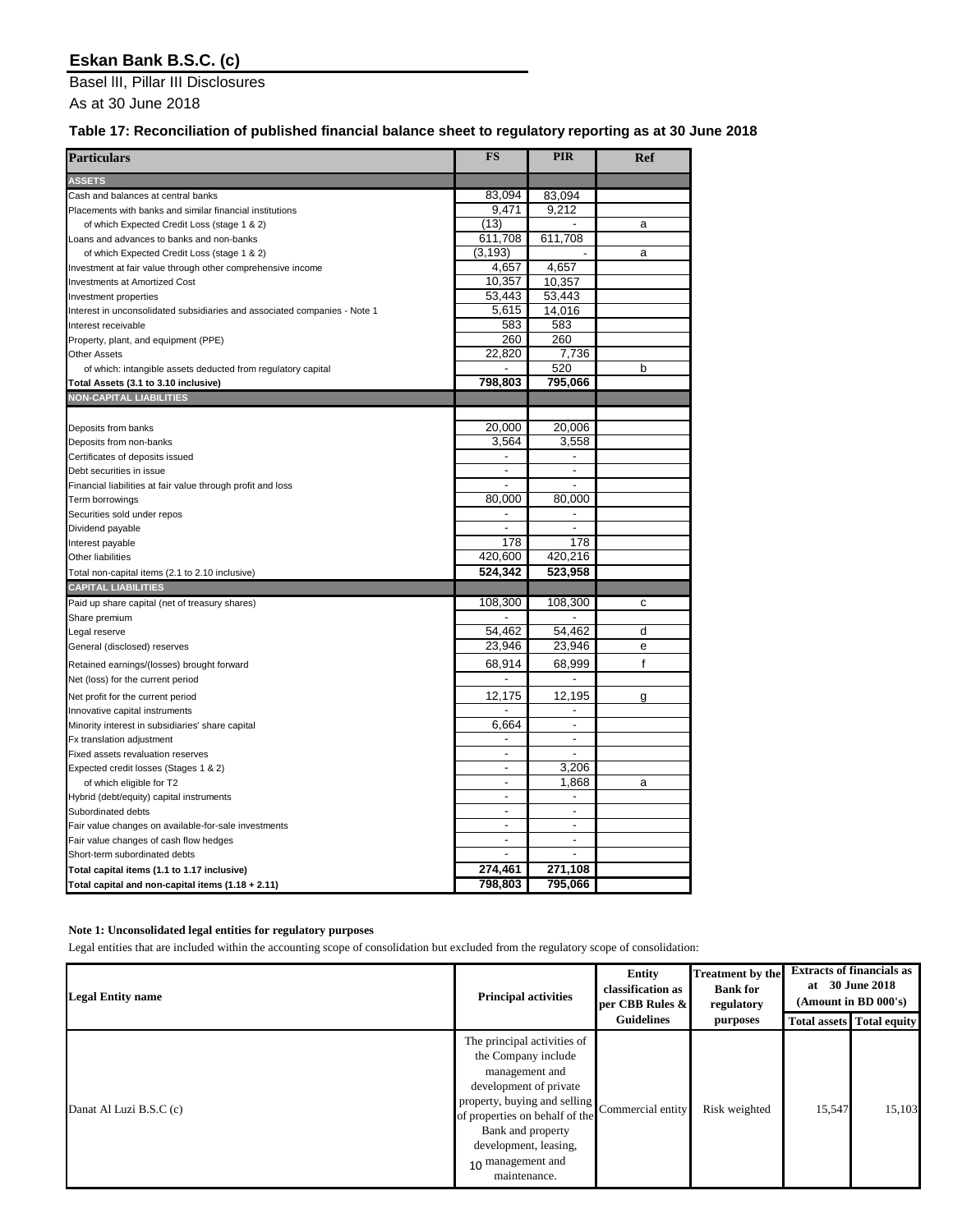Basel lII, Pillar III Disclosures As at 30 June 2018

### **Table 18: Composition of Capital Common Template (transition) as at 30 June 2018.**

|                | <b>Common Equity Tier 1 capital: instruments and reserves</b>                                                                | <b>Component of</b><br>regulatory capital<br>reported by bank | Amounts subject<br>to pre 2015<br>treatment | Source based on reference<br>numbers/letters of the<br>balance sheet under the<br>regulatory scope of<br>consolidation from step 2 |
|----------------|------------------------------------------------------------------------------------------------------------------------------|---------------------------------------------------------------|---------------------------------------------|------------------------------------------------------------------------------------------------------------------------------------|
| 1              | Directly issued qualifying common share capital (and equivalent for non-joint stock companies) plus<br>related stock surplus | 108,300                                                       |                                             |                                                                                                                                    |
| $\overline{2}$ | Retained earnings                                                                                                            | 68,999                                                        |                                             | c                                                                                                                                  |
| 3              | Accumulated other comprehensive income (and other reserves)                                                                  | 90,603                                                        |                                             | $d+e+g$                                                                                                                            |
| 4              | Not Applicable                                                                                                               |                                                               |                                             |                                                                                                                                    |
| 5              | Common share capital issued by subsidiaries and held by third parties (amount allowed in group<br>CET1)                      |                                                               |                                             |                                                                                                                                    |
| 6              | Common Equity Tier 1 capital before regulatory adjustments                                                                   | 267,902                                                       |                                             |                                                                                                                                    |
|                | Common Equity Tier 1 capital: regulatory adjustments                                                                         |                                                               |                                             |                                                                                                                                    |
| 7              | Prudential valuation adjustments                                                                                             |                                                               |                                             |                                                                                                                                    |
| 8              | Goodwill (net of related tax liability)                                                                                      |                                                               |                                             |                                                                                                                                    |
| 9              | Other intangibles other than mortgage-servicing rights (net of related tax liability)                                        | ٠                                                             | 520                                         | b                                                                                                                                  |
|                | Deferred tax assets that rely on future profitability excluding those arising from temporary differences                     |                                                               |                                             |                                                                                                                                    |
| 10             | (net of related tax liability)                                                                                               |                                                               |                                             |                                                                                                                                    |
| 11             | Cash-flow hedge reserve                                                                                                      |                                                               |                                             |                                                                                                                                    |
| 12             | Shortfall of provisions to expected losses                                                                                   |                                                               |                                             |                                                                                                                                    |
| 13             | Securitisation gain on sale (as set out in paragraph 562 of Basel II framework)                                              |                                                               |                                             |                                                                                                                                    |
| 14             | Not applicable.                                                                                                              |                                                               |                                             |                                                                                                                                    |
| 15             | Defined-benefit pension fund net assets                                                                                      |                                                               |                                             |                                                                                                                                    |
|                |                                                                                                                              |                                                               |                                             |                                                                                                                                    |
| 16             | Investments in own shares (if not already netted off paid-in capital on reported balance sheet)                              |                                                               |                                             |                                                                                                                                    |
| 17             | Reciprocal cross-holdings in common equity                                                                                   |                                                               |                                             |                                                                                                                                    |
|                | Investments in the capital of banking, financial and insurance entities that are outside the scope of                        |                                                               |                                             |                                                                                                                                    |
|                | regulatory consolidation, net of eligible short positions, where the bank does not own more than 10%                         |                                                               |                                             |                                                                                                                                    |
| 18             | of the issued share capital (amount above 10% threshold)                                                                     |                                                               |                                             |                                                                                                                                    |
|                | Significant investments in the common stock of banking, financial and insurance entities that are                            |                                                               |                                             |                                                                                                                                    |
|                | outside the scope of regulatory consolidation, net of eligible short positions (amount above 10%                             |                                                               |                                             |                                                                                                                                    |
| 19<br>20       | threshold)<br>Mortgage servicing rights (amount above 10% threshold)                                                         |                                                               |                                             |                                                                                                                                    |
|                | Deferred tax assets arising from temporary differences (amount above 10% threshold, net of related                           |                                                               |                                             |                                                                                                                                    |
| 21             | tax liability)                                                                                                               |                                                               |                                             |                                                                                                                                    |
| 22             | Amount exceeding the 15% threshold                                                                                           |                                                               |                                             |                                                                                                                                    |
| 23             | of which: significant investments in the common stock of financials                                                          |                                                               |                                             |                                                                                                                                    |
| 24             | of which: mortgage servicing rights                                                                                          |                                                               |                                             |                                                                                                                                    |
| 25             | of which: deferred tax assets arising from temporary differences                                                             |                                                               |                                             |                                                                                                                                    |
| 26             | National specific regulatory adjustments                                                                                     |                                                               |                                             |                                                                                                                                    |
|                | REGULATORY ADJUSTMENTS APPLIED TO COMMON EQUITY TIER 1 IN RESPECT OF AMOUNTS SUBJECT                                         |                                                               |                                             |                                                                                                                                    |
|                | TO PRE-2015 TREATMENT                                                                                                        | 520                                                           |                                             | b                                                                                                                                  |
|                | OF WHICH: [INSERT NAME OF ADJUSTMENT]                                                                                        |                                                               |                                             |                                                                                                                                    |
|                | OF WHICH:                                                                                                                    |                                                               |                                             |                                                                                                                                    |
|                | Regulatory adjustments applied to Common Equity Tier 1 due to insufficient Additional Tier 1 and Tier                        |                                                               |                                             |                                                                                                                                    |
| 27             | 2 to cover                                                                                                                   |                                                               |                                             |                                                                                                                                    |
|                | deductions                                                                                                                   |                                                               |                                             |                                                                                                                                    |
| 28<br>29       | Total regulatory adjustments to Common equity Tier 1<br>Common Equity Tier 1 capital (CET1)                                  | 520<br>267,382                                                | 520                                         |                                                                                                                                    |
|                | Additional Tier 1 capital: instruments                                                                                       |                                                               |                                             |                                                                                                                                    |
| 30             | Directly issued qualifying Additional Tier 1 instruments plus related stock surplus                                          |                                                               |                                             |                                                                                                                                    |
| 31             | of which: classified as equity under applicable accounting standards                                                         |                                                               |                                             |                                                                                                                                    |
| 32             | of which: classified as liabilities under applicable accounting standards                                                    |                                                               |                                             |                                                                                                                                    |
| 33             | Directly issued capital instruments subject to phase out from Additional Tier 1                                              |                                                               |                                             |                                                                                                                                    |
|                | Additional Tier 1 instruments (and CET1 instruments not included in row 5) issued by subsidiaries and                        |                                                               |                                             |                                                                                                                                    |
| 34             | held by third parties (amount allowed in group AT1)                                                                          |                                                               |                                             |                                                                                                                                    |
| 35             | of which: instruments issued by subsidiaries subject to phase out                                                            |                                                               |                                             |                                                                                                                                    |
| 36             | Additional Tier 1 capital before regulatory adjustments                                                                      |                                                               |                                             |                                                                                                                                    |
|                | Additional Tier 1 capital: regulatory adjustments                                                                            |                                                               |                                             |                                                                                                                                    |
| 37             | Investments in own Additional Tier 1 instruments                                                                             |                                                               |                                             |                                                                                                                                    |
| 38             | Reciprocal cross-holdings in Additional Tier 1 instruments                                                                   |                                                               |                                             |                                                                                                                                    |
|                |                                                                                                                              |                                                               |                                             |                                                                                                                                    |

|    | Investments in the capital of banking, financial and insurance entities that are outside the scope of    |  |  |
|----|----------------------------------------------------------------------------------------------------------|--|--|
|    | regulatory consolidation, net of eligible short positions, where the bank does not own more than 10%     |  |  |
| 39 | of the issued common share capital of the entity (amount above 10% threshold)                            |  |  |
|    | Significant investments in the capital of banking, financial and insurance entities that are outside the |  |  |
| 40 | scope of regulatory consolidation (net of eligible short positions)                                      |  |  |
| 41 | National specific regulatory adjustments                                                                 |  |  |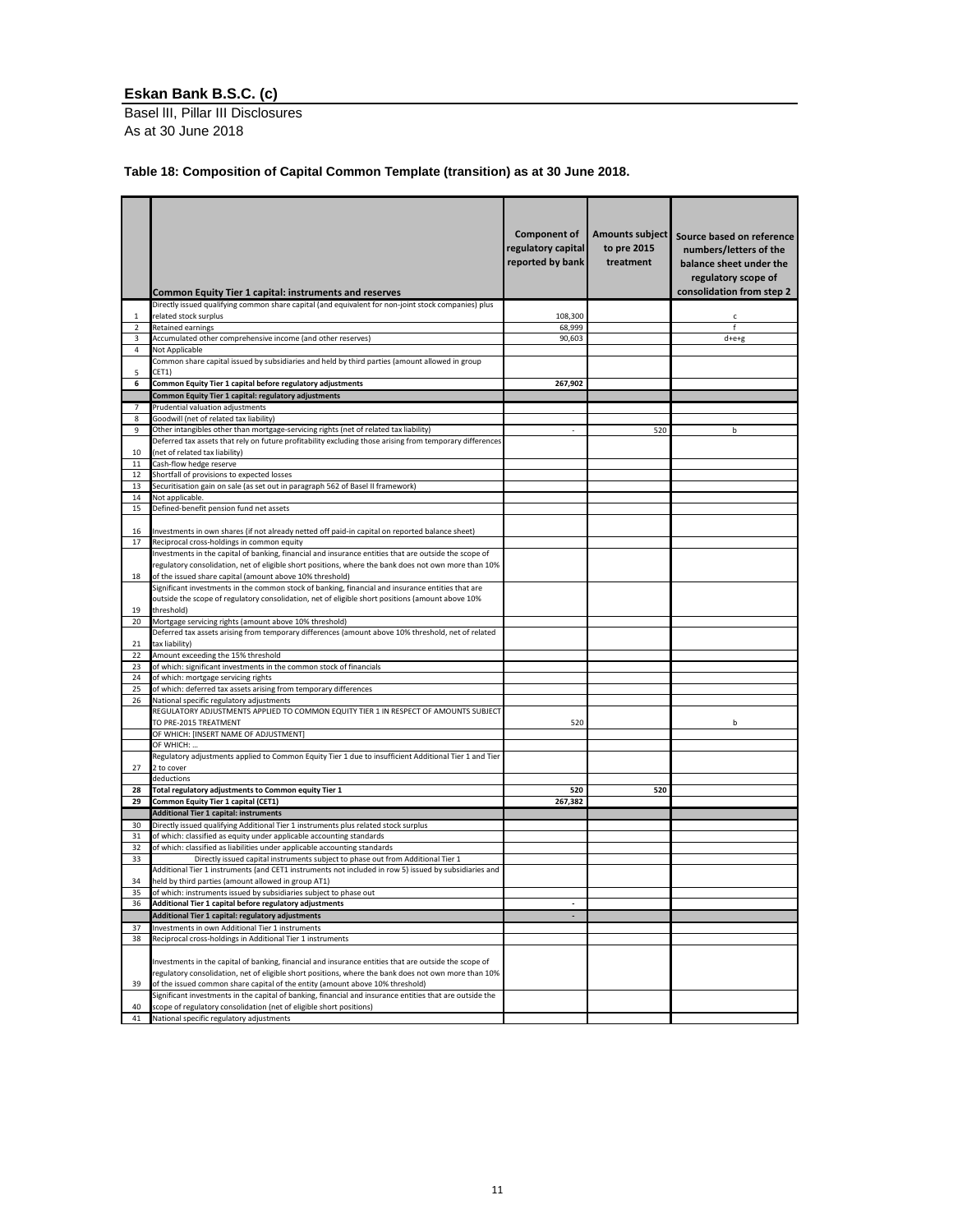Basel lII, Pillar III Disclosures As at 30 June 2018

### **Table 18: Composition of Capital Common Template (transition) as at 30 June 2018 (continued).**

|          | <b>Common Equity Tier 1 capital: instruments and reserves</b>                                                                                                                                                                                                                                       | <b>Component of</b><br>regulatory capital<br>reported by bank | Amounts subject<br>to pre 2015<br>treatment | Source based on reference<br>numbers/letters of the<br>balance sheet under the<br>regulatory scope of<br>consolidation from step 2 |
|----------|-----------------------------------------------------------------------------------------------------------------------------------------------------------------------------------------------------------------------------------------------------------------------------------------------------|---------------------------------------------------------------|---------------------------------------------|------------------------------------------------------------------------------------------------------------------------------------|
|          | REGULATORY ADJUSTMENTS APPLIED TO ADDITIONAL TIER 1 IN RESPECT OF AMOUNTS SUBJECT TO<br>PRE-2015 TREATMENT                                                                                                                                                                                          |                                                               |                                             |                                                                                                                                    |
| 42       | Regulatory adjustments applied to Additional Tier 1 due to insufficient Tier 2 to cover deductions<br>Total regulatory adjustments to Additional Tier 1 capital                                                                                                                                     |                                                               |                                             |                                                                                                                                    |
| 43<br>44 | <b>Additional Tier 1 capital (AT1)</b>                                                                                                                                                                                                                                                              |                                                               |                                             |                                                                                                                                    |
| 45       | Tier 1 capital (T1 = CET1 + AT1)                                                                                                                                                                                                                                                                    | 267,382                                                       |                                             |                                                                                                                                    |
|          | Tier 2 capital: instruments and provisions                                                                                                                                                                                                                                                          |                                                               |                                             |                                                                                                                                    |
| 46       | Directly issued qualifying Tier 2 instruments plus related stock surplus                                                                                                                                                                                                                            |                                                               |                                             |                                                                                                                                    |
| 47       | Directly issued capital instruments subject to phase out from Tier 2                                                                                                                                                                                                                                |                                                               |                                             |                                                                                                                                    |
| 48       | Tier 2 instruments (and CET1 and AT1 instruments not included in rows 5 or 34) issued by subsidiaries<br>and held by third parties (amount allowed in group Tier 2)                                                                                                                                 |                                                               |                                             |                                                                                                                                    |
| 49       | of which: instruments issued by subsidiaries subject to phase out                                                                                                                                                                                                                                   |                                                               |                                             |                                                                                                                                    |
| 50<br>51 | Provisions<br>Tier 2 capital before regulatory adjustments                                                                                                                                                                                                                                          | 3,206<br>3,206                                                |                                             | a                                                                                                                                  |
|          | Tier 2 capital: regulatory adjustments                                                                                                                                                                                                                                                              |                                                               |                                             |                                                                                                                                    |
| 52       | Investments in own Tier 2 instruments                                                                                                                                                                                                                                                               |                                                               |                                             |                                                                                                                                    |
| 53       | Reciprocal cross-holdings in Tier 2 instruments                                                                                                                                                                                                                                                     |                                                               |                                             |                                                                                                                                    |
| 54       | Investments in the capital of banking, financial and insurance entities that are outside the scope of<br>regulatory consolidation, net of eligible short positions, where the bank does not own more than 10%<br>of the issued common share capital of the entity (amount above the 10% threshold). |                                                               |                                             |                                                                                                                                    |
|          | Significant investments in the capital banking, financial and insurance entities that are outside the                                                                                                                                                                                               |                                                               |                                             |                                                                                                                                    |
| 55       | scope of regulatory consolidation (net of eligible short positions)                                                                                                                                                                                                                                 |                                                               |                                             |                                                                                                                                    |
| 56       | National specific regulatory adjustments<br>REGULATORY ADJUSTMENTS APPLIED TO TIER 2 IN RESPECT OF AMOUNTS SUBJECT TO PRE-2015                                                                                                                                                                      |                                                               |                                             |                                                                                                                                    |
|          | TREATMENT                                                                                                                                                                                                                                                                                           |                                                               |                                             |                                                                                                                                    |
|          | Of which: Expected Credit Losses (ECL) Stages 1 & 2 (1.25% of credit risk weighted assets)                                                                                                                                                                                                          | 1,868                                                         |                                             | а                                                                                                                                  |
| 57       | Total regulatory adjustments to Tier 2 capital                                                                                                                                                                                                                                                      | 1,868                                                         |                                             | a                                                                                                                                  |
| 58       | Tier 2 capital (T2)                                                                                                                                                                                                                                                                                 | 1,868                                                         |                                             |                                                                                                                                    |
| 59       | Total capital (TC = $T1 + T2$ )                                                                                                                                                                                                                                                                     | 269,250                                                       |                                             |                                                                                                                                    |
|          | RISK WEIGHTED ASSETS IN RESPECT OF AMOUNTS SUBJECT TO PRE-2015 TREATMENT                                                                                                                                                                                                                            |                                                               |                                             |                                                                                                                                    |
| 60       | <b>Total risk weighted assets</b>                                                                                                                                                                                                                                                                   | 192,588                                                       |                                             |                                                                                                                                    |
| 61       | <b>Capital ratios</b><br>Common Equity Tier 1 (as a percentage of risk weighted assets)                                                                                                                                                                                                             | 139.0%                                                        |                                             |                                                                                                                                    |
| 62       | Tier 1 (as a percentage of risk weighted assets)                                                                                                                                                                                                                                                    | 139.0%                                                        |                                             |                                                                                                                                    |
| 63       | Total capital (as a percentage of risk weighted assets)                                                                                                                                                                                                                                             | 140.0%                                                        |                                             |                                                                                                                                    |
|          | Institution specific buffer requirement (minimum CET1 requirement plus capital conservation buffer                                                                                                                                                                                                  |                                                               |                                             |                                                                                                                                    |
|          | plus countercyclical buffer requirements plus D-SIB buffer requirement expressed as a percentage of                                                                                                                                                                                                 |                                                               |                                             |                                                                                                                                    |
| 64       | risk weighted assets)                                                                                                                                                                                                                                                                               | 9%                                                            |                                             |                                                                                                                                    |
| 65       | of which: capital conservation buffer requirement                                                                                                                                                                                                                                                   | 2.5%                                                          |                                             |                                                                                                                                    |
| 66       | of which: bank specific countercyclical buffer requirement (N/A)                                                                                                                                                                                                                                    | <b>NA</b>                                                     |                                             |                                                                                                                                    |
| 67       | of which: D-SIB buffer requirement (N/A)                                                                                                                                                                                                                                                            | <b>NA</b><br>139%                                             |                                             |                                                                                                                                    |
| 68       | Common Equity Tier 1 available to meet buffers (as a percentage of risk weighted assets)<br>National minima including CCB (if different from Basel 3)                                                                                                                                               |                                                               |                                             |                                                                                                                                    |
| 69       | CBB Common Equity Tier 1 minimum ratio                                                                                                                                                                                                                                                              | 9%                                                            |                                             |                                                                                                                                    |
| 70       | CBB Tier 1 minimum ratio                                                                                                                                                                                                                                                                            | 10.5%                                                         |                                             |                                                                                                                                    |
| 71       | CBB total capital minimum ratio                                                                                                                                                                                                                                                                     | 12.5%                                                         |                                             |                                                                                                                                    |
|          | Amounts below the thresholds for deduction (before risk weighting)                                                                                                                                                                                                                                  |                                                               |                                             |                                                                                                                                    |
| 72       | Non-significant investments in the capital of other financials                                                                                                                                                                                                                                      |                                                               |                                             |                                                                                                                                    |
| 73       | Significant investments in the common stock of financials                                                                                                                                                                                                                                           |                                                               |                                             |                                                                                                                                    |
| 74<br>75 | Mortgage servicing rights (net of related tax liability)<br>Deferred tax assets arising from temporary differences (net of related tax liability)                                                                                                                                                   |                                                               |                                             |                                                                                                                                    |
|          | Applicable caps on the inclusion of provisions in Tier 2                                                                                                                                                                                                                                            |                                                               |                                             |                                                                                                                                    |
|          | Provisions eligible for inclusion in Tier 2 in respect of exposures subject to standardised approach                                                                                                                                                                                                |                                                               |                                             |                                                                                                                                    |
| 76       | (prior to application of cap)                                                                                                                                                                                                                                                                       | 3,206                                                         |                                             | a                                                                                                                                  |
| 77       | Cap on inclusion of provisions in Tier 2 under standardised approach                                                                                                                                                                                                                                | 1,868                                                         |                                             |                                                                                                                                    |
| 78       | N/A                                                                                                                                                                                                                                                                                                 |                                                               |                                             |                                                                                                                                    |
| 79       | N/A                                                                                                                                                                                                                                                                                                 |                                                               |                                             |                                                                                                                                    |
|          | Capital instruments subject to phase-out arrangements                                                                                                                                                                                                                                               |                                                               |                                             |                                                                                                                                    |
|          | (only applicable between 1 Jan 2020 and 1 Jan 2024)                                                                                                                                                                                                                                                 |                                                               |                                             |                                                                                                                                    |
| 80<br>81 | Current cap on CET1 instruments subject to phase out arrangements<br>Amount excluded from CET1 due to cap (excess over cap after redemptions and maturities)                                                                                                                                        |                                                               |                                             |                                                                                                                                    |
| 82       | Current cap on AT1 instruments subject to phase out arrangements                                                                                                                                                                                                                                    |                                                               |                                             |                                                                                                                                    |
| 83       | Amount excluded from AT1 due to cap (excess over cap after redemptions and maturities)                                                                                                                                                                                                              |                                                               |                                             |                                                                                                                                    |
| 84       | Current cap on T2 instruments subject to phase out arrangements                                                                                                                                                                                                                                     |                                                               |                                             |                                                                                                                                    |
|          | Amount excluded from T2 due to cap (excess over cap after                                                                                                                                                                                                                                           |                                                               |                                             |                                                                                                                                    |